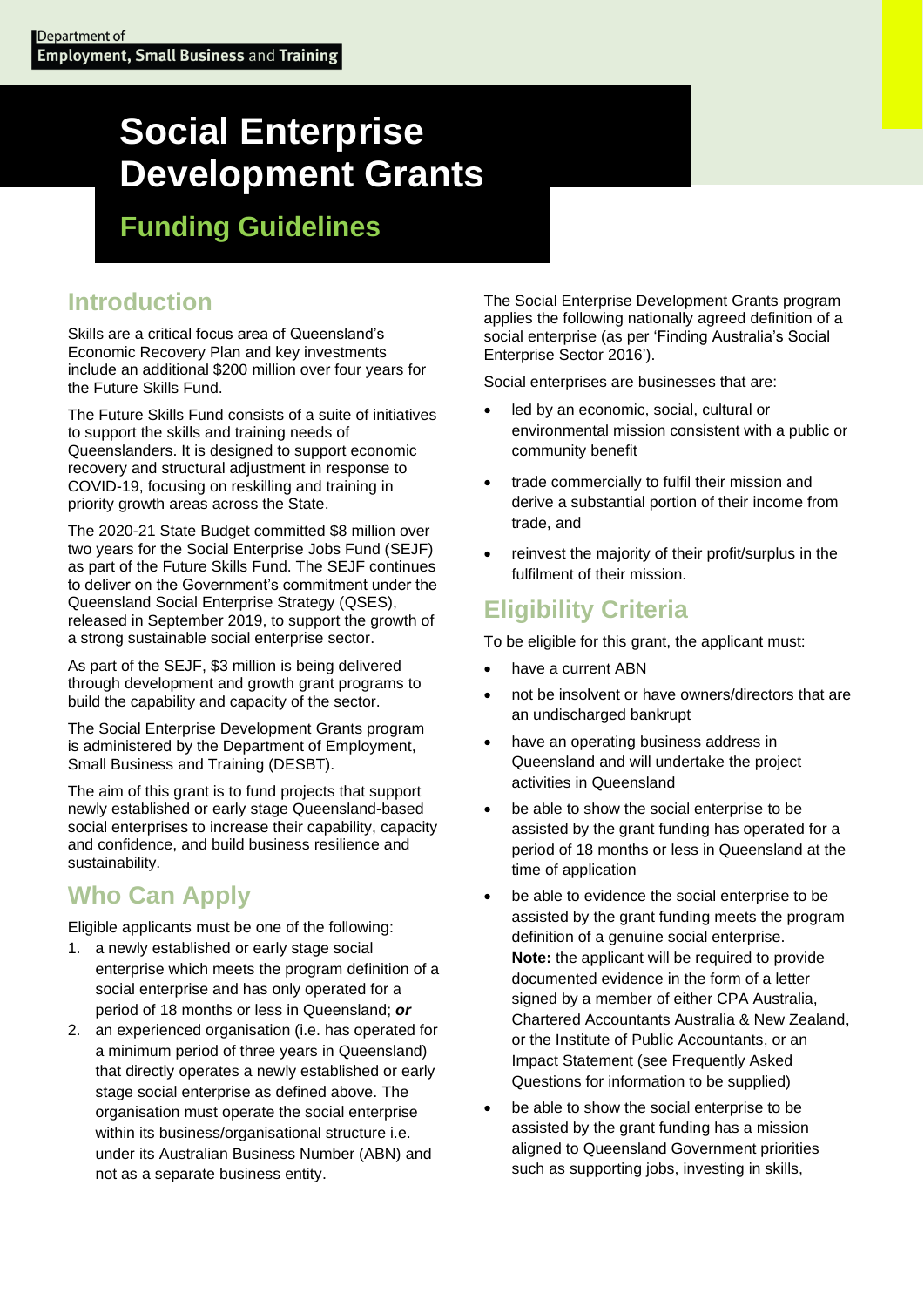growing regions, safeguarding health, protecting the environment.

**Note:** if the applicant ABN is an experienced organisation, in addition to meeting all the above criteria – the organisation must have operated in Queensland for a minimum period of three years at the time of application.

### **Who Cannot Apply**

The following are **not** eligible to apply:

- social enterprises and organisations that do not have an operating business address in Queensland
- social enterprises that have operated for longer than 18 months
- social enterprises and organisations (i.e. ABN) that have previously received grant funding under any of the following recent DESBT social enterprise grant programs: Social Enterprise Growth Grants, or Sector Development Grants (see FAQs for more information)
- organisations operating a social enterprise that have operated for less than three years
- Commonwealth, State and Local Government departments, agencies or public bodies
- industry bodies and associations.

## **Program Funding**

The Social Enterprise Development Grants program will fund activities and/or expenditure integral to achieving the project outcomes, including:

- production equipment (e.g. catering, manufacturing)
- digital equipment and systems (e.g. point of sale, 3D printers)
- consumables, resources or materials (e.g. stock/inventory) specific to a business development opportunity
- training or coaching programs to develop business skills and knowledge (e.g. corporate governance, financial management, social impact measurement, investment readiness)
- business and strategic planning (e.g. legal, accounting or financial advice/planning and industry advisors)
- marketing strategies including branding and market research (content or implementation costs/activities are permitted but not advertising costs)
- website development or upgrades

• prototyping activity (minimum viable product, market testing, pilot).

Funds cannot be used for:

- purchase of significant assets (e.g. buildings or vehicles)
- staff salaries/wages
- overseas and interstate travel
- remuneration of executive officers
- utilities (e.g. gas, water, electricity costs)
- rent and other ongoing business costs
- services delivered in-kind
- retrospective payments for expenses incurred or for work undertaken, prior to funding approval
- any other recurrent costs such as established positions or core business functions within the social enterprise and organisation if applicable
- fees for any activities or equipment provided by related parties (such as companies with common shareholdings or directorship with the applicant, and employees or immediate family of the applicant)
- direct-selling businesses (where the sale of goods or services from another business are made in the customer's home, work or other meeting place through methods such as party plans and network marketing).

Funding must have a direct link to increasing the business viability, resilience and sustainability of the social enterprise.

DESBT will make the final determination regarding what is eligible expenditure, in its sole discretion.

Funding from other sources must also be disclosed to DESBT. To avoid duplication, funding is not available for the same equipment or services being funded through other initiatives or programs.

Any third-party contributions must be specified in the application to enable clear consideration of all funding, resources and in-kind support provided.

#### **Outcomes**

Funded applicants will be required to provide a final report detailing the outcomes achieved from the grant funding, including how the business operations of the social enterprise have changed or improved.

#### **Level of funding**

In 2022-23, \$600,000 will be made available for the Social Enterprise Development Grants program.

Funding of between \$5,000 and \$25,000 (excluding GST) may be provided for eligible applicants to purchase equipment and resources, or access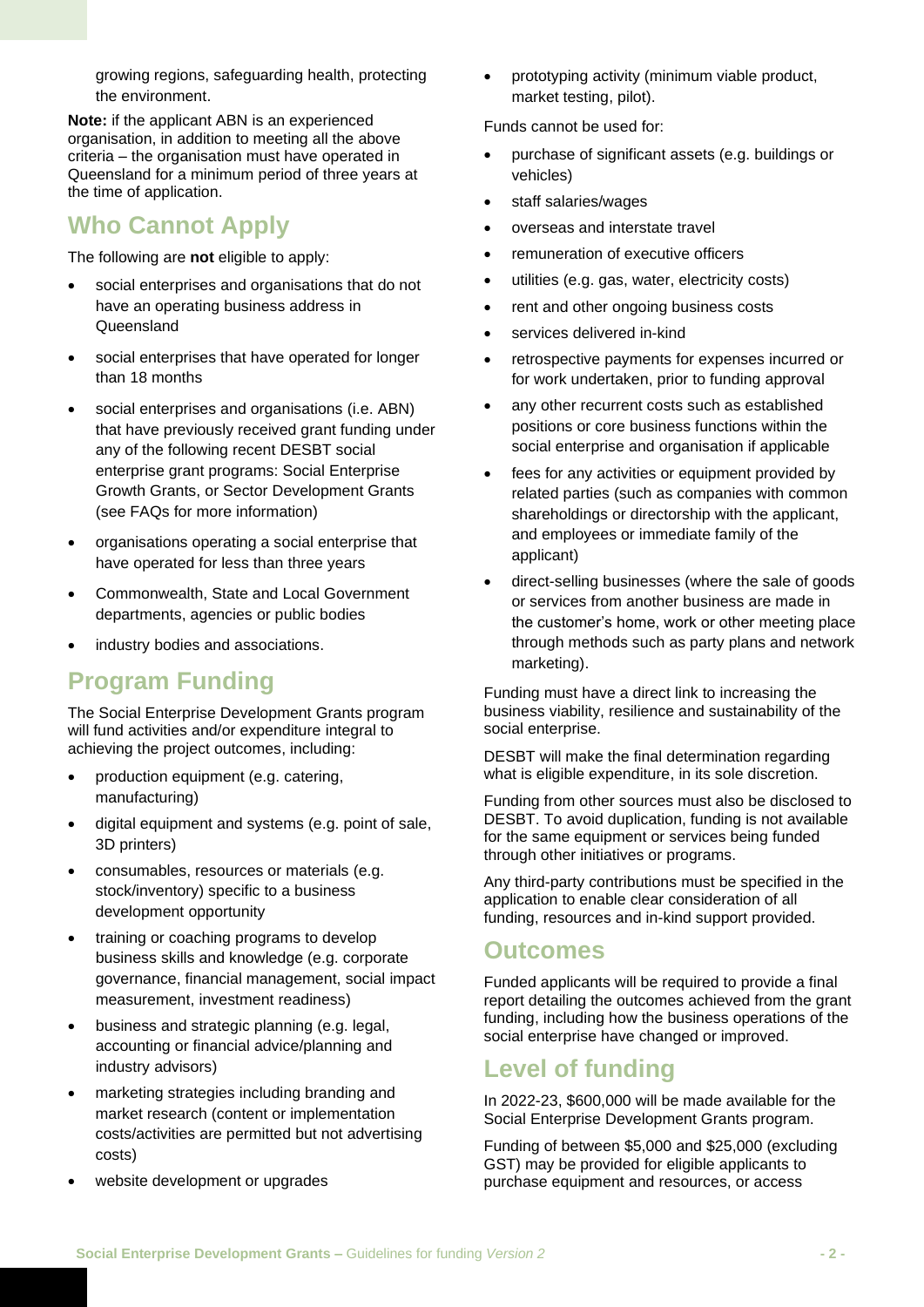business services, to build a solid business foundation for the social enterprise.

Eligible applicants are only able to submit one application per social enterprise operation i.e. only one application will be accepted for consideration from an individual ABN.

## **Application Process**

The Social Enterprise Development Grants program is a limited life program and applications will be considered through one competitive funding round process.

The application, selection process and assessment criteria may be varied or discontinued by DESBT as required at any time and for any reason, in its sole discretion.

Without limitation, DESBT may, in its sole discretion:

- apply such criteria and weightings as DESBT sees fit
- for applications considered ambiguous, erroneous or incomplete, refuse to consider the application or request further information from the applicant, as DESBT sees fit
- not accept any application.

DESBT may also decide to accept, suspend or not proceed with, or conduct itself, all or any part of the project proposals included in an application, and may provide a revised offer based on the assessment.

Applications will only be accepted through the online application form including all supporting documentation. The online application form will be made available on the DESBT website when applications open.

Incomplete applications and applications received after published closing dates will not be eligible for consideration.

Applications will be assessed by a central panel convened by DESBT.

## **Funding conditions**

Successful applicants must enter into a formal Services Agreement with DESBT.

An upfront payment will be made once the Services Agreement has been executed, and no sooner than 30 days prior to the start of the project. Payments are GST inclusive (where applicable).

DESBT may vary the payment schedule based on the individual assessment of the applicant and project.

Projects must be completed within six months from the agreement start date (extended delivery periods beyond six months, but not greater than 12 months, may be considered by DESBT).

Projects must be fully acquitted after completion and any unexpended or surplus funds returned to DESBT.

## **Appeals**

Applicants may request a review of a decision made by DESBT in relation to the provision of funding under the Social Enterprise Development Grants program.

The appeals process has been established to help identify any problems in the application process, ensure these processes continue to improve, and to assist with future applications.

Appeals must be lodged in writing to:

Appeals Officer Program Design, Investment Division Department of Employment, Small Business and Training PO Box 15483 CITY EAST QLD 4002

DESBT will provide notification in writing of the appeal outcomes within 21 business days from receipt of the appeal.

#### **Assessment**

Applications will be assessed against the criteria listed on page four. Applicants should note the list of assessment criteria is not necessarily exhaustive and DESBT may also consider other such criteria as it considers appropriate, in its sole discretion.

DESBT may also prioritise applications for fair distribution across geographic areas (DESBT regions), social enterprise models/types, missions, and business industry areas.